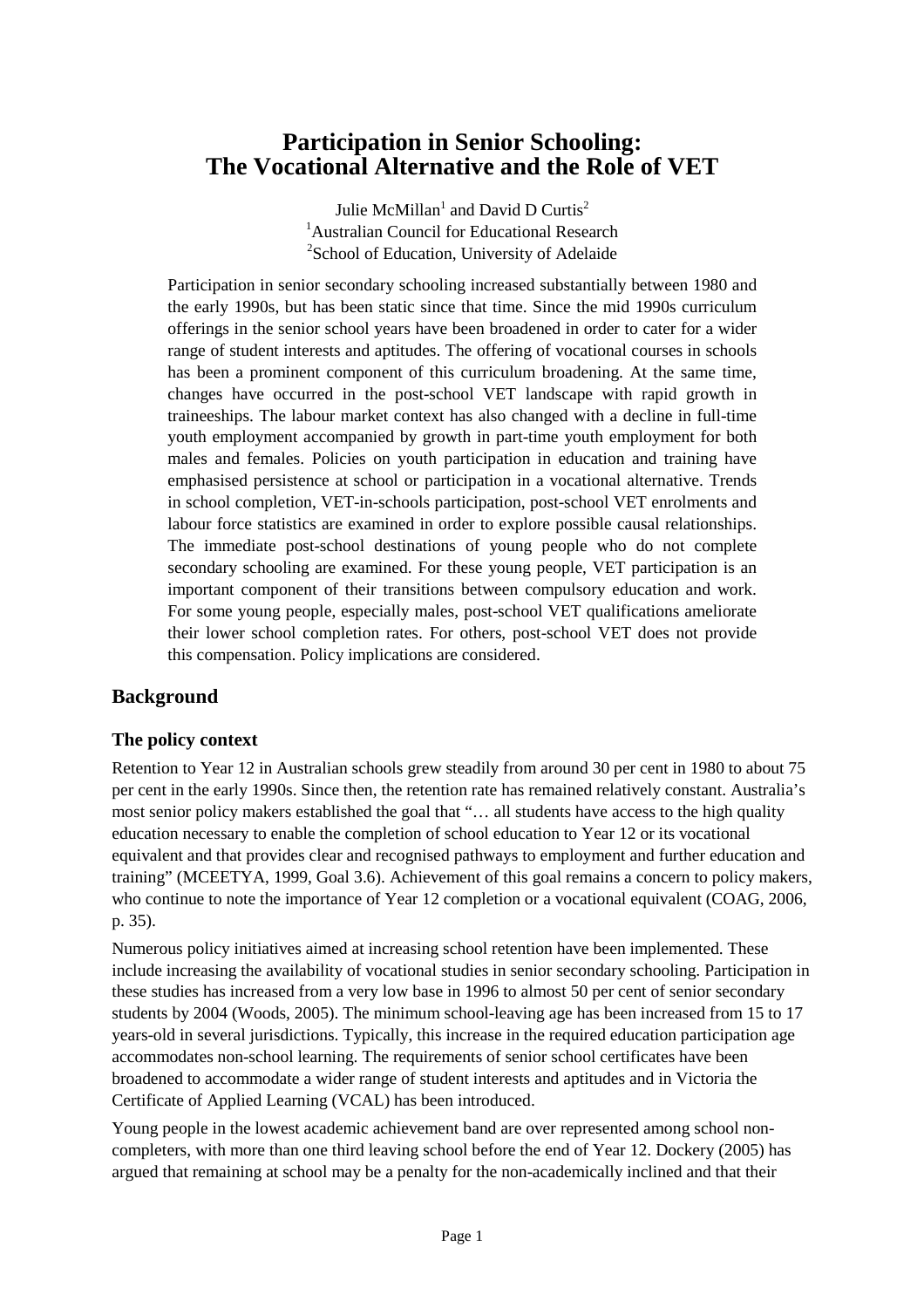interests would be better served by undertaking alternative forms of education and training, specifically apprenticeships and traineeships.

Participation in post-school vocational education has continued to increase. Between 1990 and 2000, the percentage of young people (aged 15 to 19) commencing VET programs increased from 19 to 29 per cent (NCVER, 2002). Curtis and McMillan (forthcoming) found that in 2005, 84 per cent<sup>1</sup> of students were remaining at school and that half of female and almost two-thirds of male early leavers commenced VET programs. Thus, over 90 per cent of young people either complete Year 12 at school or undertake a form of vocational study.

## **Trends in school retention and youth labour market conditions**

Chapman and Gray (2002) examined trends in full- and part-time employment, unemployment and preferences for full- and part-time work among unemployed young people. They argued that youth unemployment has been relatively stable over the past 20 years. In fact, the rate is rather volatile, but it follows the adult unemployment rate, having a higher base level and increasing or decreasing by about twice the change in the adult rate. What has changed substantially, and is related to school noncompletion, is the availability of work for teenagers. The collapse of the youth labour market has been described in the literature on transitions from school to work for some time (see, for example, Long, 2006). There are now fewer full-time jobs for teenagers than were available in 1980 but many more part-time jobs. It seems that many young people have recognised the futility of leaving school and seeking full-time work. Instead, they remain at school, but undertake part-time work.

In their explanation of differences in school retention rates between states, Ryan and Watson (2006) found that many external factors influenced decisions to persist at school. They invoked differences in the availability of full-time work and youth unemployment rates as possible external factors. In their models of school completion, the coefficient for full-time employment was very much higher than that for the unemployment rate and they concluded that the fall in the availability of full-time work accounted for 12 percentage points in the growth of student retention at school (Ryan & Watson, 2006, p. 215).

The changes in early school leaving, unemployment rates, and full- and part-time employment rates are shown in Figure 1 (males) and Figure 2 (females). It was suspected that the unemployment rate would be the key signalling device about labour market conditions to teenagers. However, the correlation between the unemployment rate and school non-completion is quite modest and introducing lag functions to allow one or two years between the unemployment rate and school completion did not improve the relationship. The correlations between full-time employment and Year 12 attrition is very high (>0.9 for both males and females), suggesting that it is job availability itself that signals labour market conditions.

## **Data and Measures**

 $\overline{a}$ 

Data for this paper were provided by the LSAY Y03 cohort, an initial sample of 10 370 students from across Australia who were aged 15 years in 2003. LSAY is a series of surveys that focus on the progress of young Australians as they move from their mid-teens to their mid-twenties, from their initial education to independent working life. These surveys involve large nationally representative samples of young people from whom data are collected each year about education and training, work and social development. The LSAY Y03 cohort is based on the Australian sample for the 2003 Programme for International Student Assessment (PISA), an initiative of the Organisation for

<sup>&</sup>lt;sup>1</sup> This figure is slightly higher than that reported by the ABS (75.3%, ABS, 2007b, p. 28). ABS data do not include part-time students. It is also likely that our estimates under-represent early leavers due to attrition from LSAY.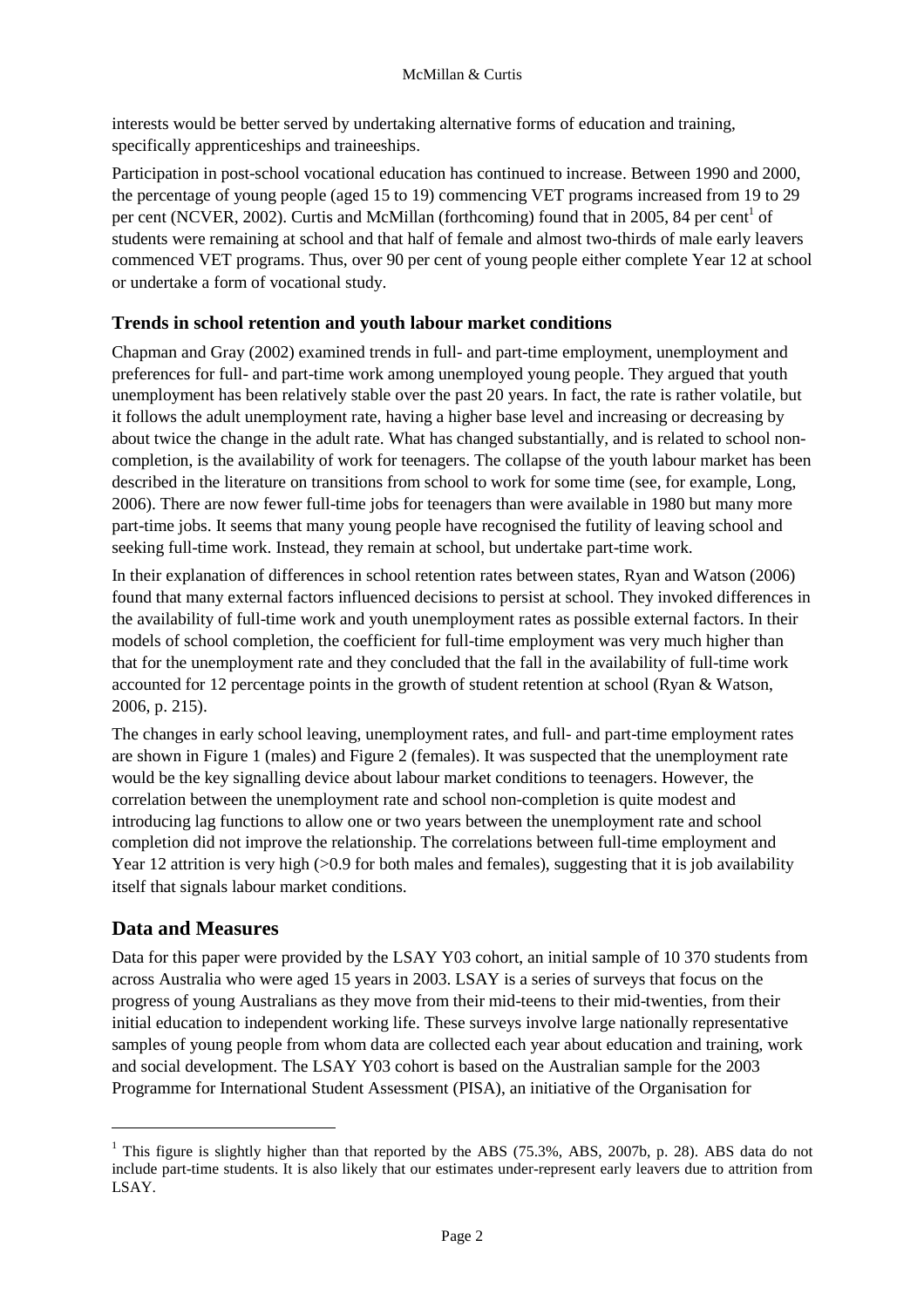Economic Co-operation and Development (OECD). Participating students undertook tests in mathematical literacy, reading literacy, scientific literacy and problem-solving skills, and completed a brief questionnaire, which included scales to measure their attitudes as well as questions to collect information on their backgrounds. Further information on the Australian PISA sample can be found in Thomson, Cresswell and De Bortoli (2004).

Toward the end of 2003, members of the LSAY Y03 cohort answered a brief telephone interview, which collected additional information about school and employment. Further data on education, training and labour market activities and aspirations have been collected from cohort members in 2004 and 2005 using telephone interviews. At the time of the 2005 data collection, cohort members were 17 years old, and the majority were in Year 12. There were 8691 respondents remaining in the active sample in 2005. A further description of the sample is available in Rothman (2007).

The measures used in this study of school completion, participation in VET qualifications and labour market activities are based on responses to interview questions. The interview questions sought information on the type, level and fields of study of any VET qualifications. Questions related to labour market activity led to the identification of employment status (employed, full-time or parttime; unemployed; not in the labour force) and the ASCO classification of any employment.

## **Completion of Year 12 or Participation in a Vocational Alternative**

The percentages of young people who do not complete Year 12 at school and of those who neither complete Year 12 nor participate in an alternative vocational program are shown in Table 1. The final column shows the proportions of school non-completers who commenced a VET qualification. Several categories of young people are more likely than others to leave school without completing Year 12. These include males, Indigenous young people, youth from non-nuclear families and those whose parents are less well qualified and who have blue-collar, low-skill occupations. For some of these groups, the vocational alternative is important. Two-thirds of male school non-completers commence VET qualifications, and for them the vocational alternative ameliorates the low school completion rate. For other groups, however, the relative disadvantage in school completion is reflected in lower participation rates in VET. These groups include Indigenous youth, those from nonnuclear families and those whose parents are less well qualified.

Students from government schools are less likely to complete Year 12 than are students from nongovernment schools and non-completers from the government school sectors are also less likely to commence VET qualifications.

Students who intended to complete Year 12 but did not achieve this goal are less likely than others to embrace VET study. Two-thirds of those who intended not to complete Year 12 commenced a VET qualification. It seems likely that many of these young people had decided on a vocational pathway and pursued it. Academically low-achieving students are more likely than others not to complete Year 12. They are also less likely to pursue a vocational pathway. Modelling showed that mathematics achievement had a much stronger influence than reading literacy on VET participation for school noncompleters.

Patterns of school non-completion and VET participation suggest possible policy targets for promoting the agreed goal of school completion or participation in vocational alternatives.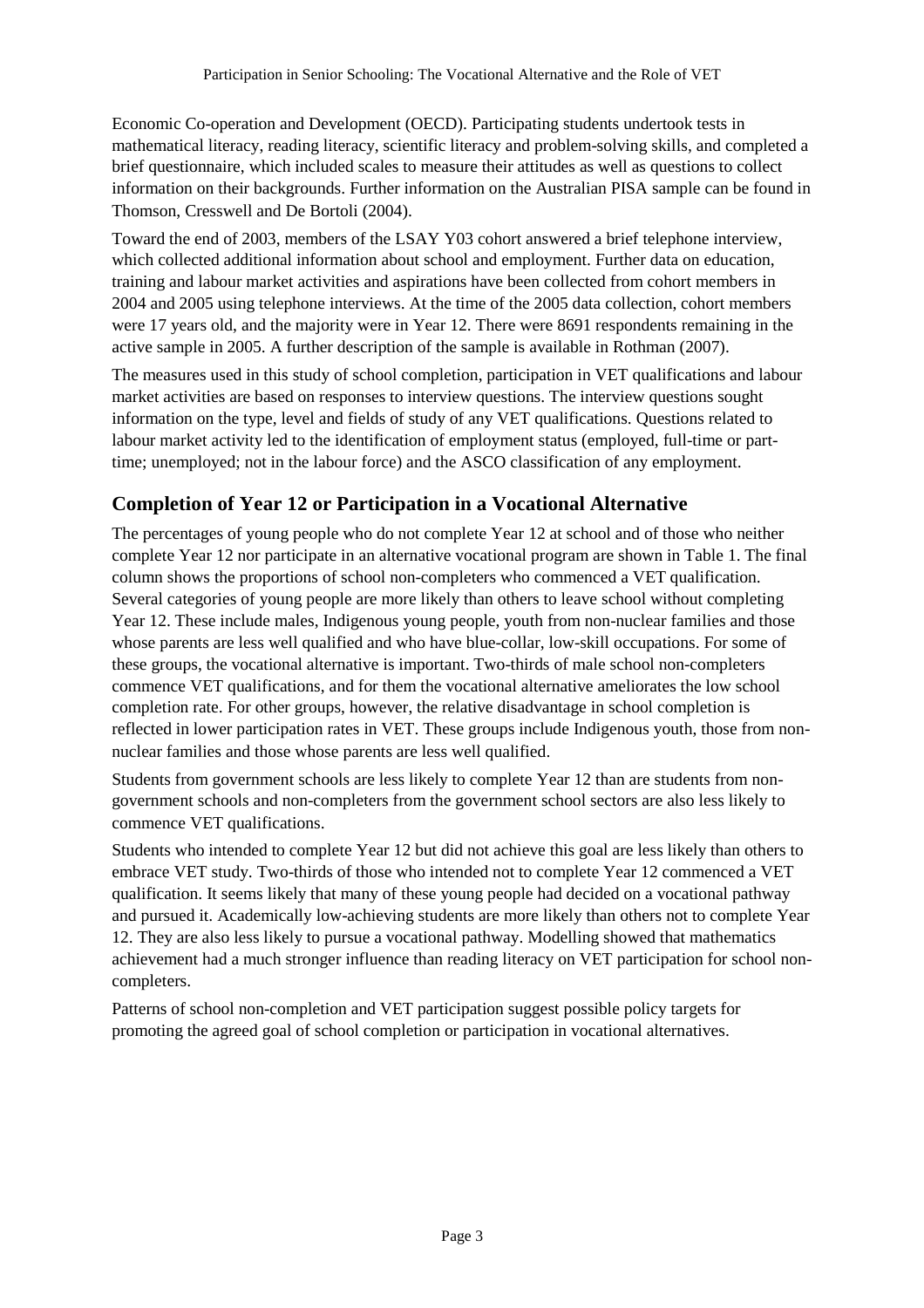

Figure 1 Changes in school attrition and selected labour market indicators, 1980-2005 – Males. (Sources: ABS 2007a; ABS 2007b)



Figure 2 Changes in school attrition and selected labour market indicators, 1980-2005 – Females. (Sources: ABS 2007a; ABS 2007b)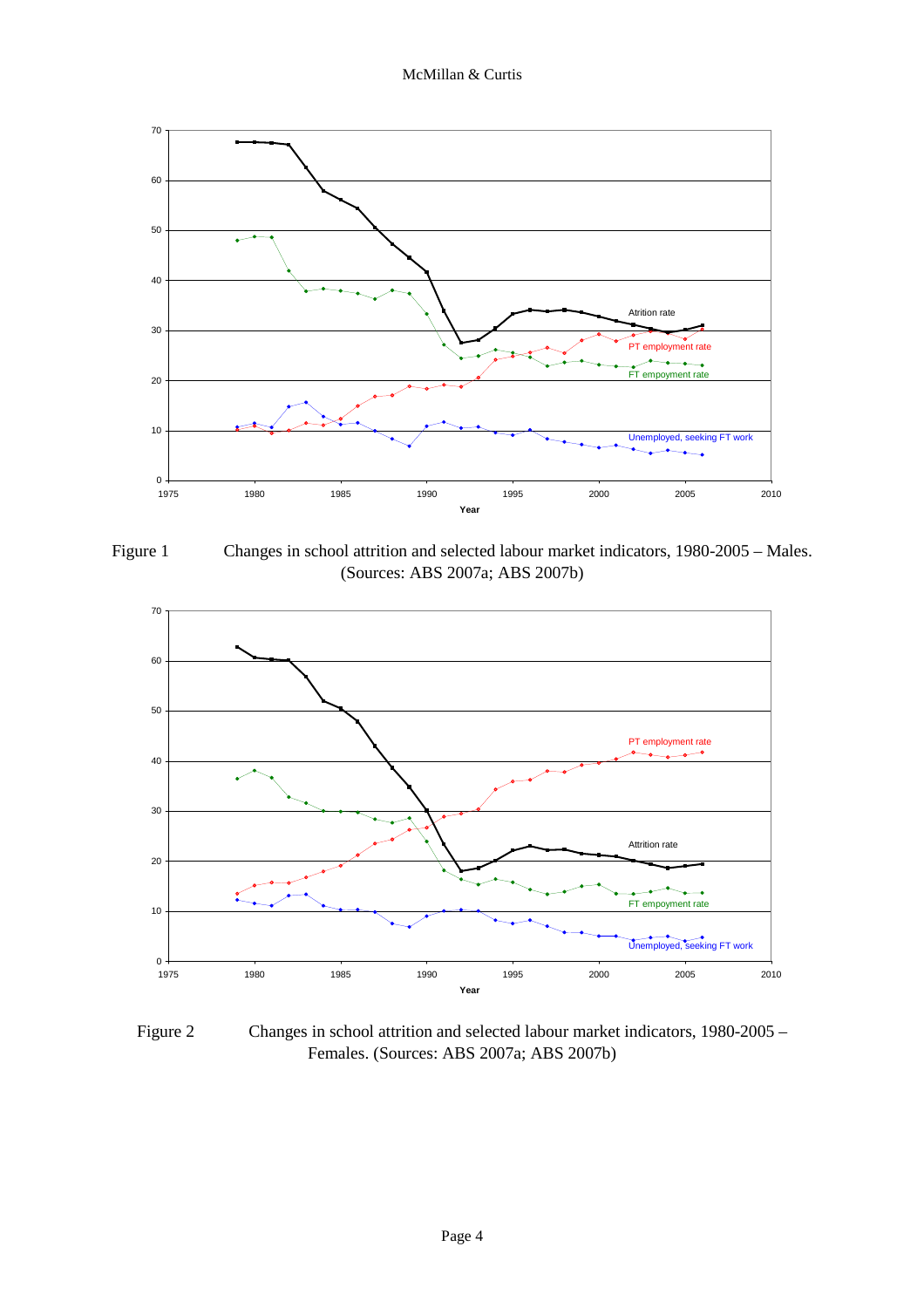|                               |                                  | Non-completers of  |                                                 | Percentage of                             |
|-------------------------------|----------------------------------|--------------------|-------------------------------------------------|-------------------------------------------|
| Individual characteristics    |                                  | Year 12<br>$(\% )$ | Year 12 or<br>vocational<br>alternative<br>(% ) | early leavers<br>commencing<br><b>VET</b> |
| Gender                        | Female                           | 13                 | 7                                               | 46                                        |
|                               | Male                             | 19                 | 7                                               | 63                                        |
| <b>Indigenous Status</b>      | Non-Indigenous                   | 15                 | 7                                               | 53                                        |
|                               | Indigenous                       | 30                 | $18^a$                                          | 40 <sup>a</sup>                           |
| Location                      | Metropolitan                     | 13                 | 6                                               | 54                                        |
|                               | Regional                         | 22                 | 9                                               | 59                                        |
|                               | Rural                            | $20^{\rm a}$       | $11^a$                                          | 45 <sup>a</sup>                           |
| Family Structure              | Single parent family             | 22                 | 13                                              | 41                                        |
|                               | Nuclear family                   | 13                 | 5                                               | 62                                        |
|                               | Mixed family                     | 22                 | 11                                              | 50                                        |
|                               | Other                            | 25                 | $12^a$                                          | 52 <sup>a</sup>                           |
| Immigrant status              | Native students                  | 17                 | 8                                               | 53                                        |
|                               | First-generation students        | 11                 | 5                                               | 55                                        |
|                               | Non-native students              | $\,8\,$            | $\overline{4}$                                  | 50                                        |
| Parental education            | University                       | $\overline{7}$     | 3                                               | 57                                        |
|                               | Technical or trade qualification | 19                 | 8                                               | 58                                        |
|                               | Completed secondary              | 15                 | 7                                               | 53                                        |
|                               | Less than complete secondary     | 21                 | 11                                              | 48                                        |
| Parent occupational category  | White-collar high-skill          | 10                 | 4                                               | 60                                        |
|                               | White-collar low-skill           | 15                 | 8                                               | 47                                        |
|                               | Blue-collar high-skill           | 20                 | 8                                               | 60                                        |
|                               | Blue-collar low-skill            | 23                 | 11                                              | 52                                        |
| School-related factors        |                                  |                    |                                                 |                                           |
| Intention to complete Year 12 | Intends to complete Year 12      | 9                  | 5                                               | 44                                        |
|                               | Unsure about Year 12             | 69                 | 28                                              | 59                                        |
|                               | Intends not to complete Year 12  | 88                 | 32                                              | 64                                        |
| Post-school study intention   | No post-school study intent      | 20                 | 11                                              | 45                                        |
|                               | Intends post-school study        | 15                 | 6                                               | 60                                        |
| School sector                 | Government                       | 20                 | 10                                              | 50                                        |
|                               | Catholic                         | 11                 | 4                                               | 64                                        |
|                               | Independent                      | 5                  | $\overline{2}$                                  | 60                                        |
| Reading quartile              | Lowest achievement               | 36                 | 17                                              | 53                                        |
|                               | Low-mid achievement              | 19                 | 8                                               | 58                                        |
|                               | Medium-high achievement          | $\overline{9}$     | 4                                               | 56                                        |
|                               | Highest achievement              | 3                  | 1                                               | 67                                        |
| Maths quartile                | Lowest achievement               | 34                 | 17                                              | 50                                        |
|                               | Low-mid achievement              | 18                 | 8                                               | 56                                        |
|                               | Medium-high achievement          | 11                 | $\overline{4}$                                  | 64                                        |
|                               | Highest achievement              | $\mathfrak{Z}$     | 1                                               | 67                                        |
| $\cal All$                    |                                  | $\overline{16}$    | $\overline{7}$                                  | 56                                        |

#### Table 1 Non-completion of Year 12 at school or a vocational alternative by selected individual characteristics

Note: <sup>a</sup>The absolute frequencies in these cells are low  $(\leq 30)$  and caution should be exercised in drawing inferences from them.

# **Initial Destinations of School Non-completers: Education and Training**

### **Participation**

Attention now turns to the early post-school education and training activities of school noncompleters. For the purposes of this report, participation refers to the completion of a qualification by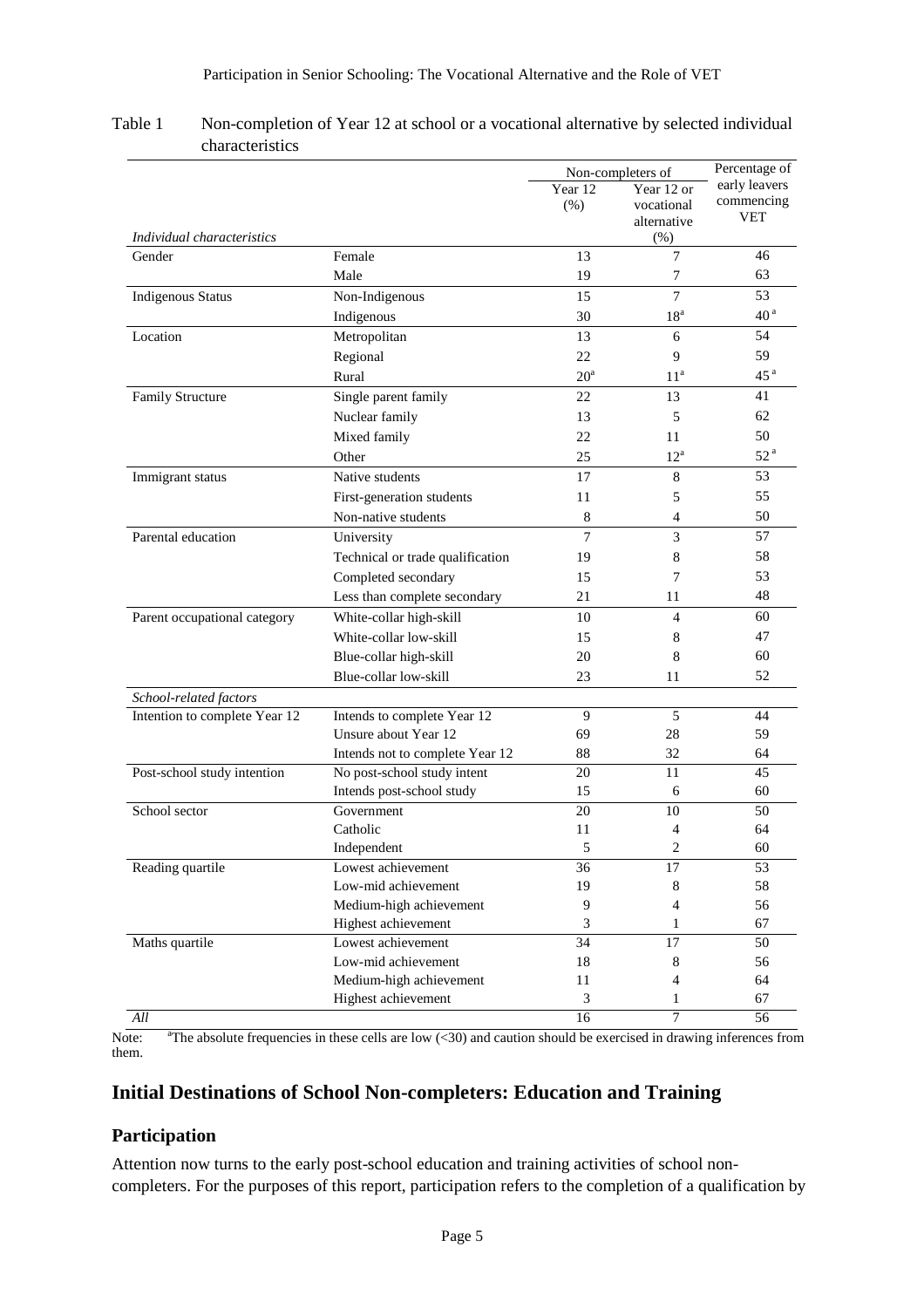age 17 or working towards a qualification at age 17. Where respondents had completed more than one qualification, or completed one qualification and were working towards another, participation refers to the first completed qualification.

School non-completers' level of participation in post-school vocational education and training (VET) is reported in Table 2. Over half of school non-completers engaged in some form of VET in the early post-school years, suggesting that disengagement from school does not necessarily equate with disengagement from learning. Gender differences are evident. While males were more likely than females to leave school before the completion of Year 12 (Curtis & McMillan, forthcoming, p. 10), male non-completers were more likely than female non-completers to be VET participants in the early post-school years. When post-school VET participation is considered as an alternative to Year 12 completion, males and females are equally likely to remain engaged in education and training to age 17 years (Curtis & McMillan, forthcoming, p. 45). However, gender differences are apparent in the type of VET participation. Male non-completers were four times as likely as female non-completers to participate in apprenticeships, while females were more likely than males to participate in traineeships or other VET courses.

Table 2 School non-completers' participation in post-school vocational education and training, by gender to 2005

| Type of VET            | Males $(\%)$ | Females (%) | Persons (%) |
|------------------------|--------------|-------------|-------------|
| Apprenticeship         | 41           | 10          | 28          |
| Traineeship            |              | 13          | 10          |
| Non-apprenticeship VET | 12           | 22          | 16          |
| Not in VET             | 40           | 55          | 46          |
| Total %                | 100          | 100         | 100         |
| Total n                | 794          | 536         | 1330        |

Notes Participation comprises qualifications completed since leaving school and participation at the time of the 2005 interview. Column percentages may not add exactly to 100 due to rounding.

### **Course level**

The course levels of school non-completers who participated in VET are reported in Table 3. The vast majority undertook certificate level courses. Males were more likely than females not to know their certificate level or to be working towards a lower-level certificate, while females were more likely than males to be participating in a course leading towards a certificate III/IV or diploma, advanced diploma or associate degree. These differences are likely to be related to the different fields of study pursued by males and females. In the past, apprentices were more likely than others not to know the level of their qualifications.

| Course level                | Males $(\%)$ | Females (%) | Persons (%) |  |
|-----------------------------|--------------|-------------|-------------|--|
| Certificate I & II          | 50           | 45          | 48          |  |
| Certificate III & IV        | 34           | 42          | 37          |  |
| Certificate (level unknown) | 15           |             | 12          |  |
| Diploma, advanced           |              |             |             |  |
| diploma or associate degree |              |             |             |  |
| Total %                     | 100          | 100         | 100         |  |
| Total n                     | 475          | 242         | 717         |  |

Table 3 Course level of school non-completers who participated in VET, by gender to 2005

Notes Course level refers to courses completed since leaving school and courses being undertaken at the time of the 2005 interview. Figures shown in grey are based on low (<30) cell frequencies. Column percentages may not add exactly to 100 due to rounding.

### **Field of education**

The fields of education of the VET participants — classified by the Australian Standard Classification of Education (ASCED) broad fields (ABS, 2001) — are reported in Table 4. Again, marked gender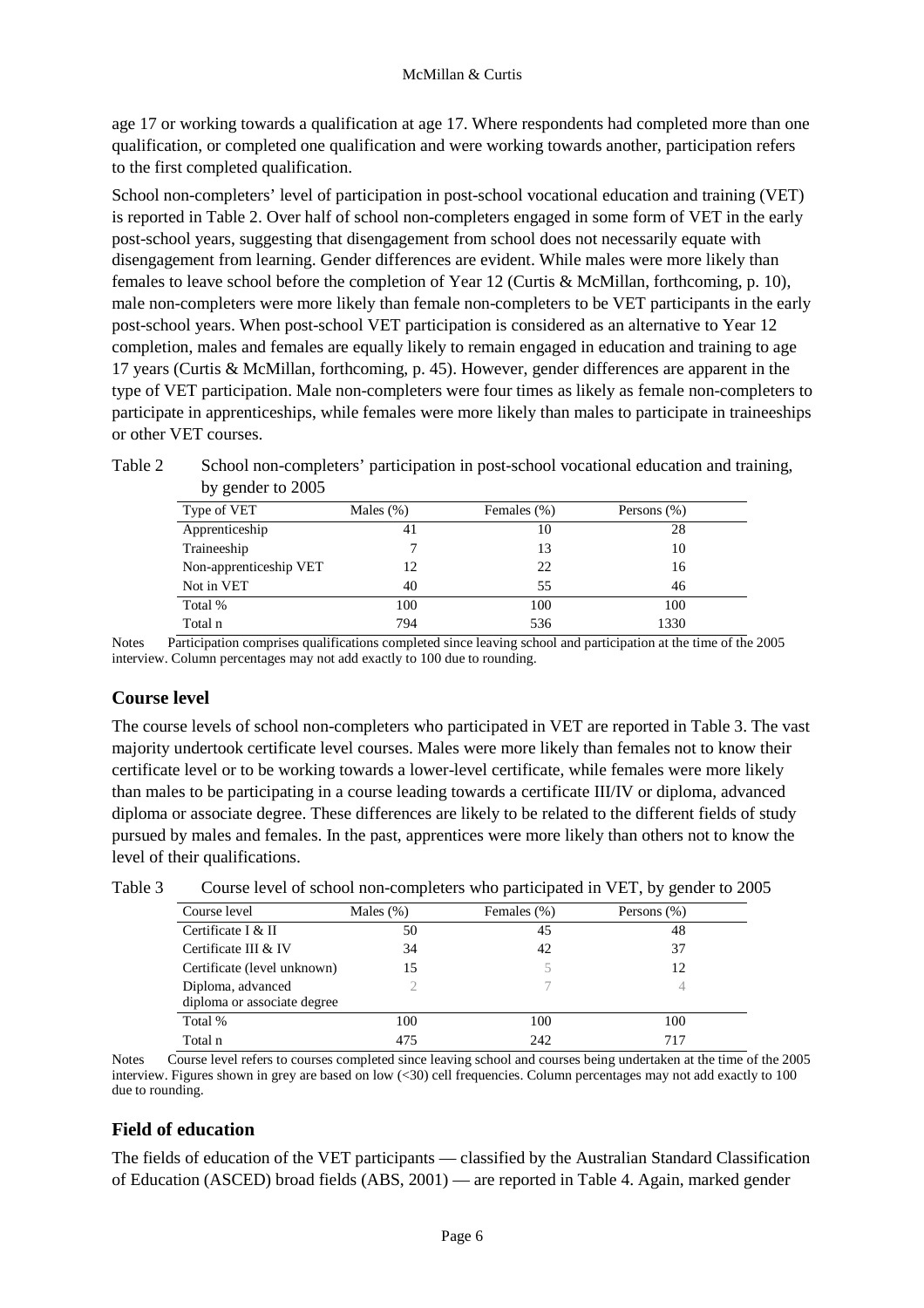differences are evident. Male non-completers were concentrated in engineering and related technologies, and architecture and building. Female non-completers were concentrated in management and commerce, and food, hospitality and personal services. Participation in each of the remaining eight ASCED broad fields of education could not be reported separately due to their small sample sizes.

| Field of education                       | Males $(\%)$ | Females (%) | Persons (%) |
|------------------------------------------|--------------|-------------|-------------|
| Engineering & related<br>technologies    | 42           |             | 29          |
| Architecture $&$ building                | 24           |             | 16          |
| Management & commerce                    | 9            | 32          | 16          |
| Food, hospitality &<br>personal services | 11           | 47          | 23          |
| Other                                    | 14           | 19          | 16          |
| Total %                                  | 100          | 100         | 100         |
| Total n                                  | 475          | 242         | 717         |

Table 4 Field of education of school non-completers who participated in VET, by gender to 2005

Notes Field of education refers to courses completed since leaving school and courses being undertaken at the time of the 2005 interview. Figures shown in grey are based on low (<30) cell frequencies. Column percentages may not add exactly to 100 due to rounding.

### **Achievement at school and post-school education and training**

The relationship between school non-completers' participation in vocational education and training and their earlier achievement in four literacy domains is shown in Figure 3. There was a clear, linear relationship between mathematical literacy while at school and subsequent VET participation. Only half of those in the lowest quartile of mathematical literacy were VET participants, rising to over 60 per cent of those in the highest quartile. The relationship between VET participation and achievement in science literacy and problem solving was less clear, but in both of these domains those in the lowest achievement quartile displayed the lowest VET participation rates. Achievement in reading literacy was not significantly related to subsequent VET participation.



Figure 3 VET participation to 2005 by achievement level and domain among school noncompleters

There was a slight tendency for those with lower achievement levels compared with those with higher levels to be in low-level (certificate I/II) courses and, conversely, for those with higher achievement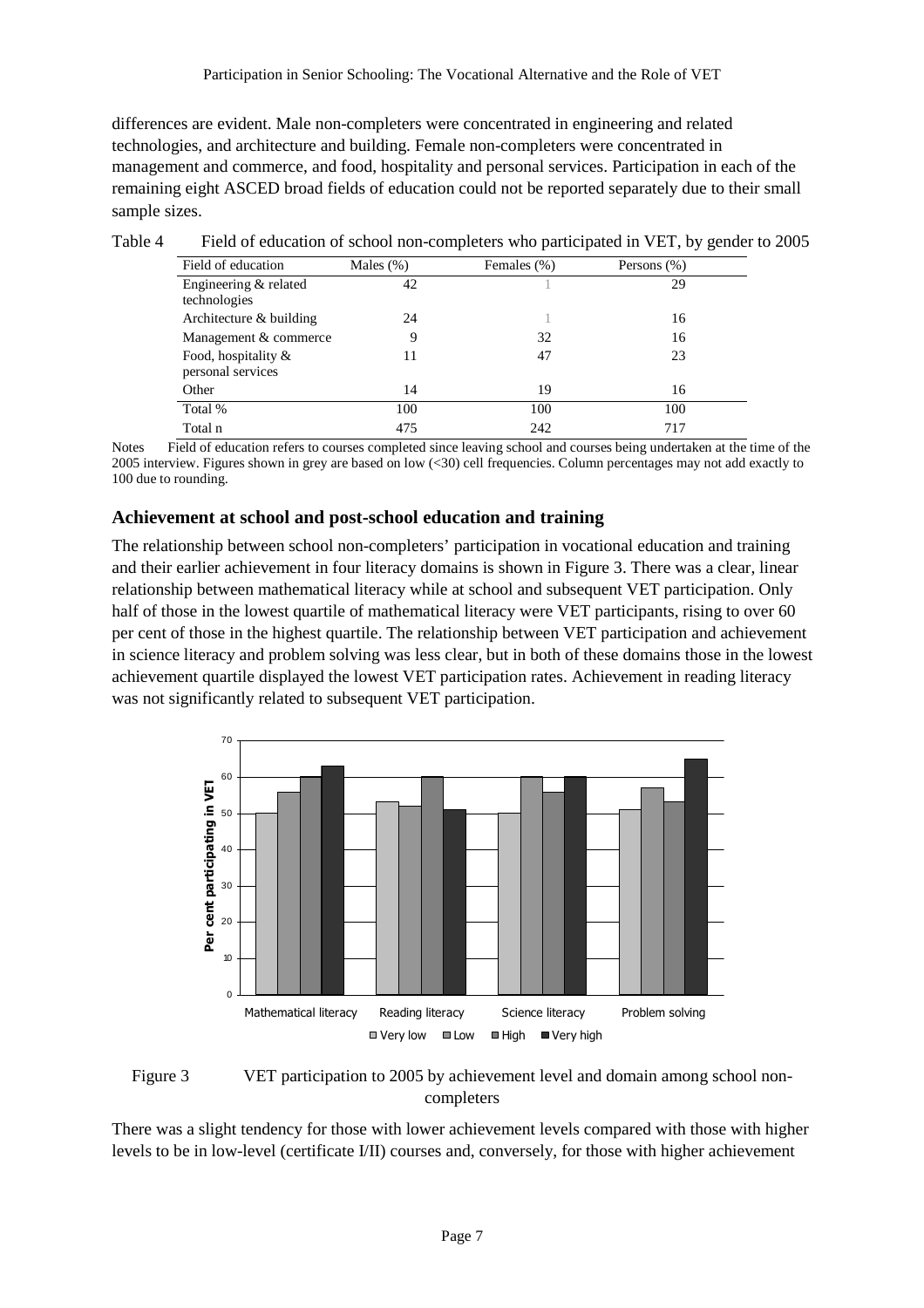#### McMillan & Curtis

levels compared with those with lower levels to be in higher-level (certificate III/IV) courses. While this relationship was evident across all four achievement domains, it was not statistically significant.

Reading literacy, however, was clearly related to the field of education that VET participants entered (Figure 4). Among those fields most commonly entered by males — engineering and related technologies, and architecture and building — a negative relationship was evident. For example, over 30 percent of those with very low reading literacy levels entered engineering and related technologies compared with less than 20 per cent of those with very high literacy levels. In contrast, young people with lower reading literacy levels were less likely than those with higher literacy levels to enter the management and commerce field; 13 per cent of VET participants in the lowest literacy quartile compared with 37 per cent of VET participants in the highest literacy quartile entered this field.





### **Initial destinations of school non-completers: Main activity**

While the previous section referred to education and training among school non-completers occurring by age 17, attention turns to activities at age 17. The main activities of school non-completers at age 17 are reported in Table 5. The majority of non-completers were fully engaged in 'learning or earning'. Over 60 per cent were in full-time employment (including Australian Apprenticeships); six per cent were in full-time education and training; and two per cent were combining part-time employment and part-time study. Fourteen per cent of non-completers were partially engaged in learning or earning, mostly in part-time employment. A roughly similar proportion of non-completers were not engaged in employment, education or training. Two-thirds of the latter group were unemployed, while the remainder were not in the labour force.

Marked gender differences were evident in the activities of school non-completers. Just under threequarters of male non-completers were in full-time employment, compared with less than half of female non-completers. Female non-completers, on the other hand, were far more likely than male non-completers to be partially engaged in employment, education or training (23% and 8% respectively), and slightly more likely than male non-completers not to be engaged in learning or earning (19% and 13% respectively). Of those who were not in the labour force and not studying, females were more likely than males to be engaged in childcare (although the number of 17 year-olds in this category was small and should be treated with caution).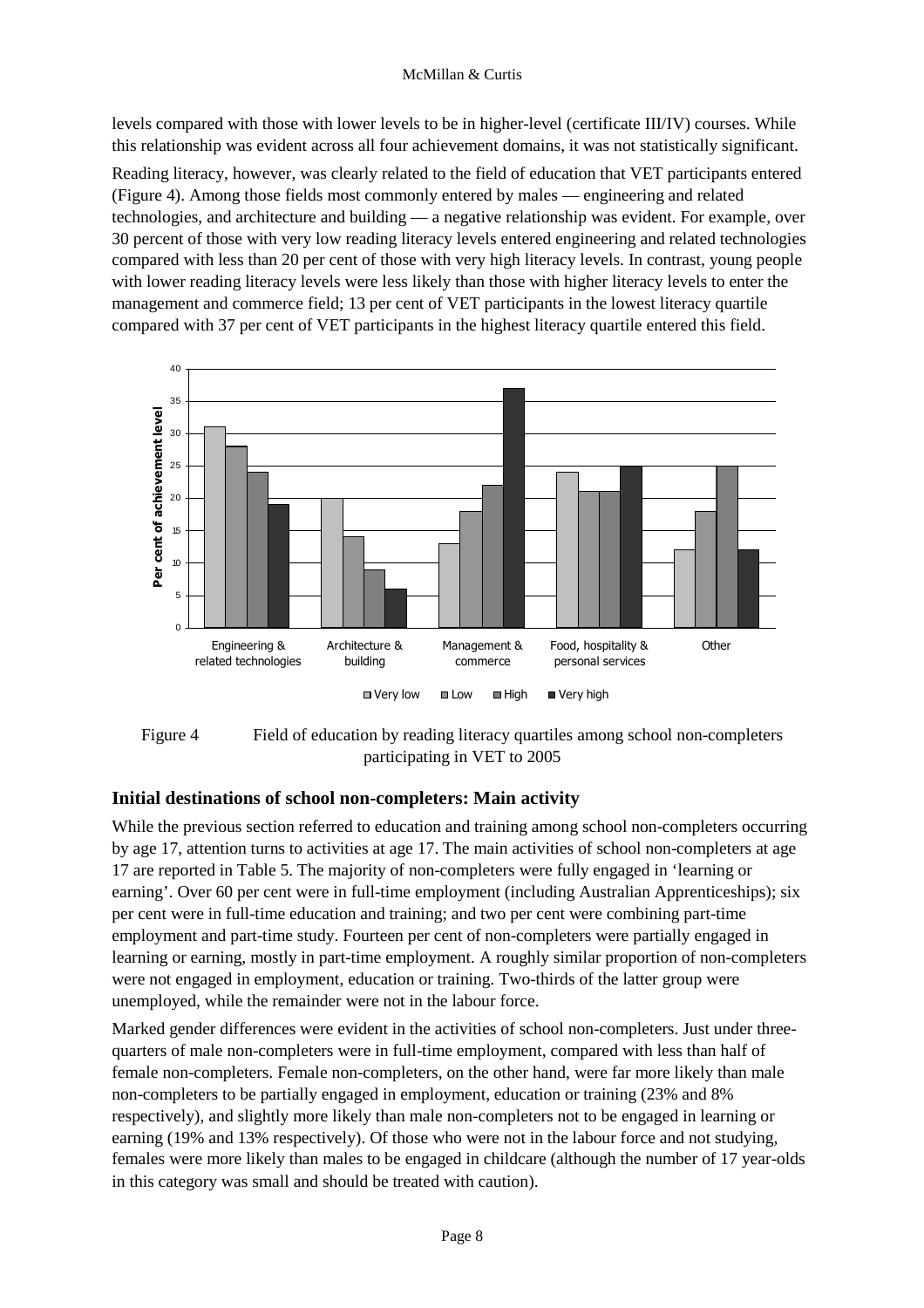|                                                    | Males $(\%)$ | Females (%) | Persons $(\%)$ |
|----------------------------------------------------|--------------|-------------|----------------|
| Fully engaged                                      |              |             |                |
| Full time work                                     | 74           | 47          | 63             |
| Full time education/training                       | 5            | 8           | 6              |
| Part time work and part<br>time education/training |              | 3           |                |
| Partially engaged                                  |              |             |                |
| Part time work                                     | 8            | 21          | 13             |
| Part time education/training                       | 7            | 2           |                |
| Not engaged                                        |              |             |                |
| Unemployed                                         | 9            | 12          | 10             |
| Not in the labour force and<br>not studying        |              | 7           | 5              |
| Total                                              | 100          | 100         | 100            |
| Total n                                            | 787          | 534         | 1321           |

Table 5 School non-completers' engagement in employment, education and training by gender, 2005

Note: Figures shown in grey are based upon low (<30) cell frequencies. Column percentages may not add exactly to 100 due to rounding.

### **Initial destinations of school non-completers: Occupations**

The occupations of employed school non-completers at age 17, classified by the Australian Standard Classification of Occupations (ASCO) major groups (ABS, 1999), are reported in Table 6. Just over 40 per cent of employed non-completers were in trades and related occupations. The next most common categories of workers were elementary clerical, sales and service workers (22%), labourers and related workers (18%), and intermediate clerical, sales and service workers (10%). Only five per cent of employed non-completers were intermediate production and transport workers, and a further five per cent were in upper white-collar occupations (mainly associate professional work).

| Occupation group                                  | Males $(\%)$ | Females (%)    | Persons $(\%)$ |
|---------------------------------------------------|--------------|----------------|----------------|
| Upper white-collar<br>workers <sup>a</sup>        | 3            | 8              | 5              |
| Tradespersons & related<br>workers                | 56           | 15             | 41             |
| Intermediate clerical, sales<br>& service workers | 2            | 23             | 10             |
| Intermediate production $&$<br>transport workers  | 7            | $\mathfrak{2}$ | 5              |
| Elementary clerical, sales<br>& service workers   | 12           | 39             | 22             |
| Labourers & related<br>workers                    | 20           | 14             | 18             |
| Total                                             | 100          | 100            | 100            |
| Total n                                           | 665          | 396            | 1061           |

Table 6 Employed school non-completers' occupations by gender, 2005

Notes: <sup>a</sup>Upper white-collar workers include the following ASCO major groups: managers and administrators; professionals; associate professionals; and advanced clerical and service workers. These categories were combined due to the sample size. Figures shown in grey are based on low (<30) cell frequencies. Column percentages may not add exactly to 100 due to rounding.

Gender differences were again evident. Employed males were predominantly blue-collar workers: 56 per cent were tradespersons and related workers; 7 per cent were intermediate production and transport workers; and 20 per cent were labourers and related workers. The corresponding figures for employed female non-completers were 15 per cent, 2 per cent and 14 per cent, respectively. Employed females were far more likely than males to be white-collar workers: 39 per cent were elementary clerical, sales and service workers; 23 per cent were intermediate clerical, sales and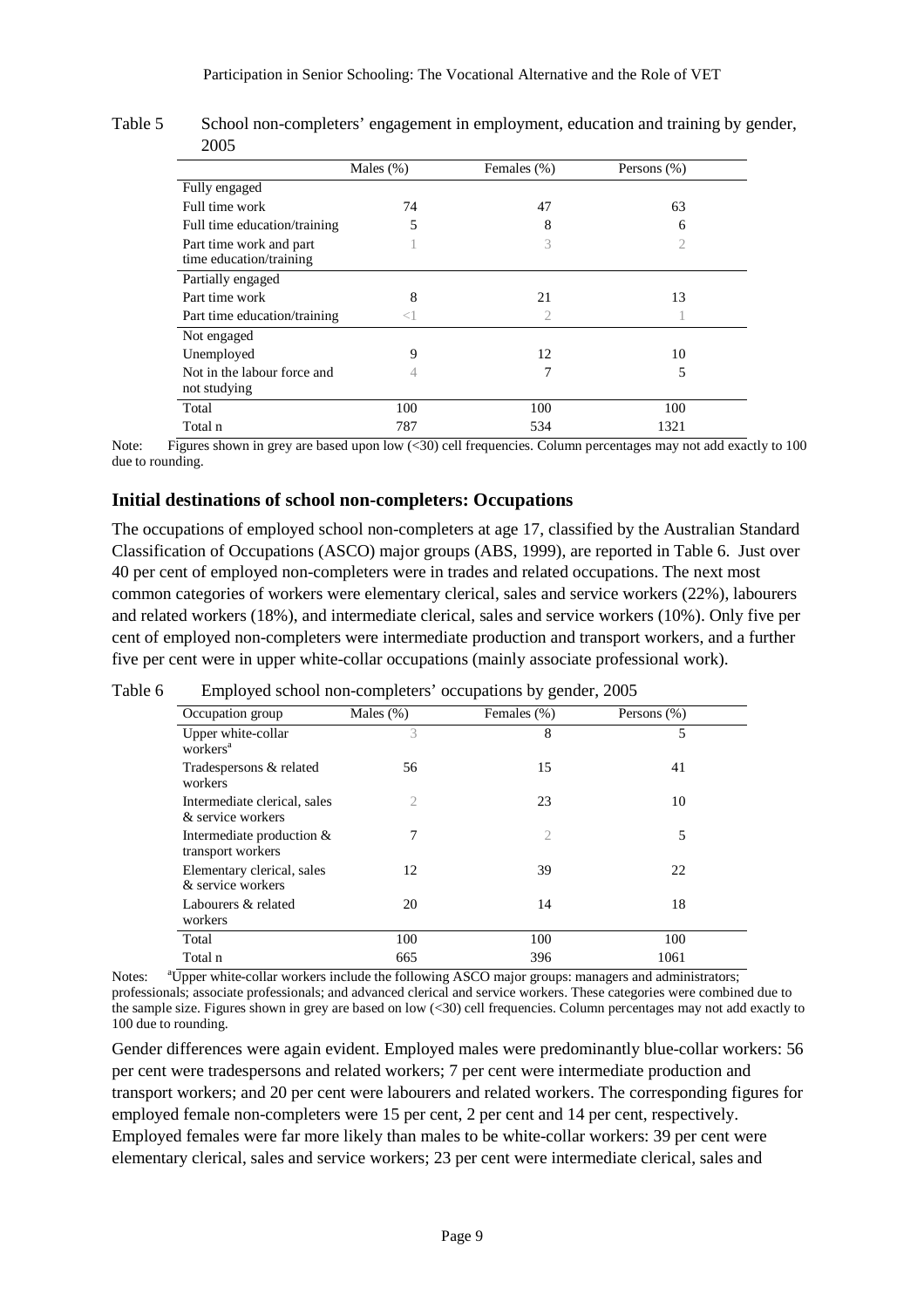service workers, and 8 per cent were in upper white-collar positions. The corresponding figures for employed male non-completers were 12 per cent, 2 per cent and 3 per cent, respectively.

Both blue-collar occupations and white-collar occupations encompass a range of skill levels. Another way of examining gender differences in occupations is to examine the skill levels of the jobs obtained. Male non-completers were considerably more likely than female non-completers to enter skilled occupations (such as trades and related work) and were less likely than females to enter unskilled occupations (such as elementary clerical, sales and service work). This is emphasised by examining the broad skill levels of the jobs undertaken by school non-completers (Table 7). Very few school non-completers were in occupations with very high skill levels as defined by the ABS (1999). However, over half of employed male non-completers were in jobs at ASCO skill level 3, compared with only 17 per cent of employed female non-completers. Females were more likely than males to occupy jobs at the lower skill levels. The longer tem consequences of this pattern warrant consideration. Males who complete apprenticeships have quite favourable medium-term outcomes, experiencing high rates of full-time employment, low rates of unemployment and favourable salary outcomes (Curtis, forthcoming).

|                  |                                                                                                                                   | л.           | ັັ          |             |
|------------------|-----------------------------------------------------------------------------------------------------------------------------------|--------------|-------------|-------------|
| ASCO skill level | Definition: Skill level<br>commensurate with                                                                                      | Males $(\%)$ | Females (%) | Persons (%) |
| $1 - 2$          | A bachelor degree or<br>higher qualification, an<br>AQF Diploma or Advanced<br>Diploma or at least 3 years<br>relevant experience | 3            | 6           | 4           |
| 3                | An AQF Certificate III or<br>IV or at least 3 years<br>relevant experience                                                        | 56           | 17          | 42          |
| 4                | An AQF Certificate II or at<br>least 1 years relevant<br>experience                                                               | 9            | 24          | 15          |
| 5                | The completion of<br>compulsory secondary<br>education or an AQF<br>Certificate I qualification                                   | 32           | 52          | 39          |
| Total            |                                                                                                                                   | 100          | 100         | 100         |
| Total n          |                                                                                                                                   | 665          | 396         | 1061        |

| Table 7 | ASCO skill levels of school non-completers' occupations by gender, 2005 |  |  |
|---------|-------------------------------------------------------------------------|--|--|
|         |                                                                         |  |  |

## **Summary and Conclusion**

School completion rates grew to the early 1990s but have been relatively static since then. Participation in VET in school and in post-school VET has grown since the early 1990s. Two-thirds of the 19 per cent of males and half of the 13 per cent of females who leave school without completing Year 12 enter post-school VET.

Fewer young people are leaving school now without completing Year 12 to find a job. This reflects a substantial reduction in full-time employment opportunities for low-skilled young people. The proportion of school non-completers who are unemployed is now considerably lower than it was in the late 1980s and mid 1990s, reflecting the more favourable economic conditions of the early 2000s, mainly a result of a very substantial increase in the availability of part-time work.

Male school completion is approximately 10 percentage points lower than that of females. Male noncompleters, however, are more likely than female non-completers to commence post-school VET qualifications, many of them as apprentices and they have more favourable longer-term labour market outcomes.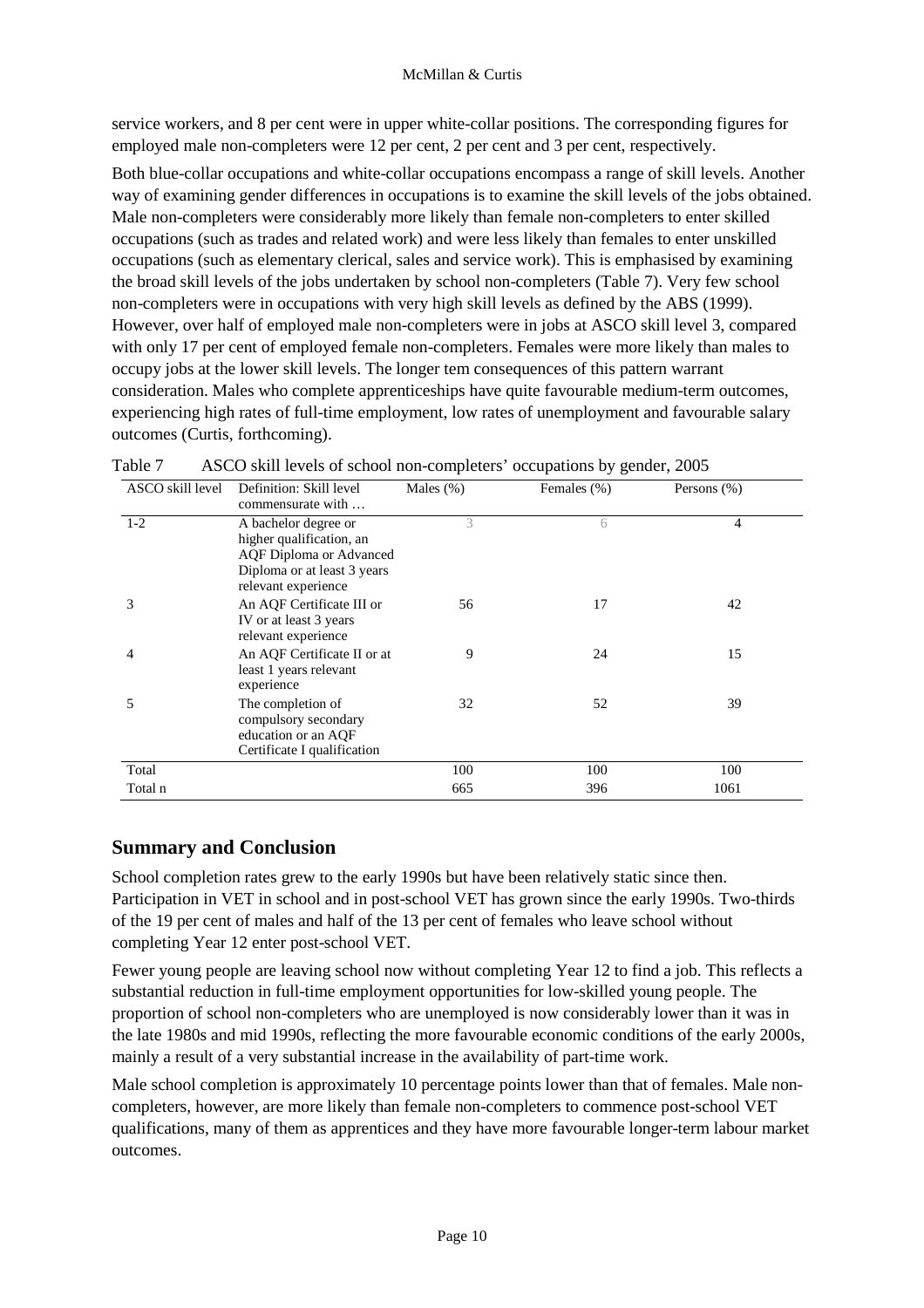The changing labour market structure is altering the opportunities available for young people. There are fewer full-time, low-skill jobs but many more part-time jobs. Competition for part-time jobs arises from young people who have remained engaged in education and training. Young female early school leavers are facing competition from other young women who have continued to study and from older women who are working part-time or who are re-entering the labour market. On average, female noncompleters experience less successful transitions from school than male non-completers. A higher proportion of females were only partially engaged in employment, education or training, or were unemployed or not in the labour force. Of those in employment, females were considerably less likely than males to be in skilled occupations and were less likely than males to participate in VET after leaving school.

There appears to be scope to provide young people with better information about labour market conditions and about the opportunities that do exist in the current labour market (see Rothman, Hillman, Curtis, & McMillan, 2008).

Any further substantial increase in school retention is unlikely, given recent experiences in various jurisdictions in which many more options for senior secondary study are available. There are, however, some groups whose participation is well below the population average and for whom continued emphasis on school retention is warranted. The increases that have occurred appear to be related to external, labour-market factors rather than to school system initiatives (Ryan & Watson, 2003). Further, there is doubt about the value to lower ability individuals of remaining at school (Dockery, 2005). Post-school VET appears to offer the venue for enhancing early leavers' participation in education and training most effectively. However, if young people are to participate in vocational education, attention is required to the factors that are associated with successful participation.

There is a positive relationship between mathematical literacy while at school and the subsequent VET participation of school non-completers. Reading and science literacy were related to fields of education that VET participants entered. However, levels of achievement in mathematics, reading and science literacy, and problem solving were unrelated to the level of courses undertaken by school noncompleters.

Students who are planning to leave school early, either to enter the workforce directly or though a vocational program, may benefit from a greater emphasis on mathematics, as this appears to be associated positively with post-school VET participation.